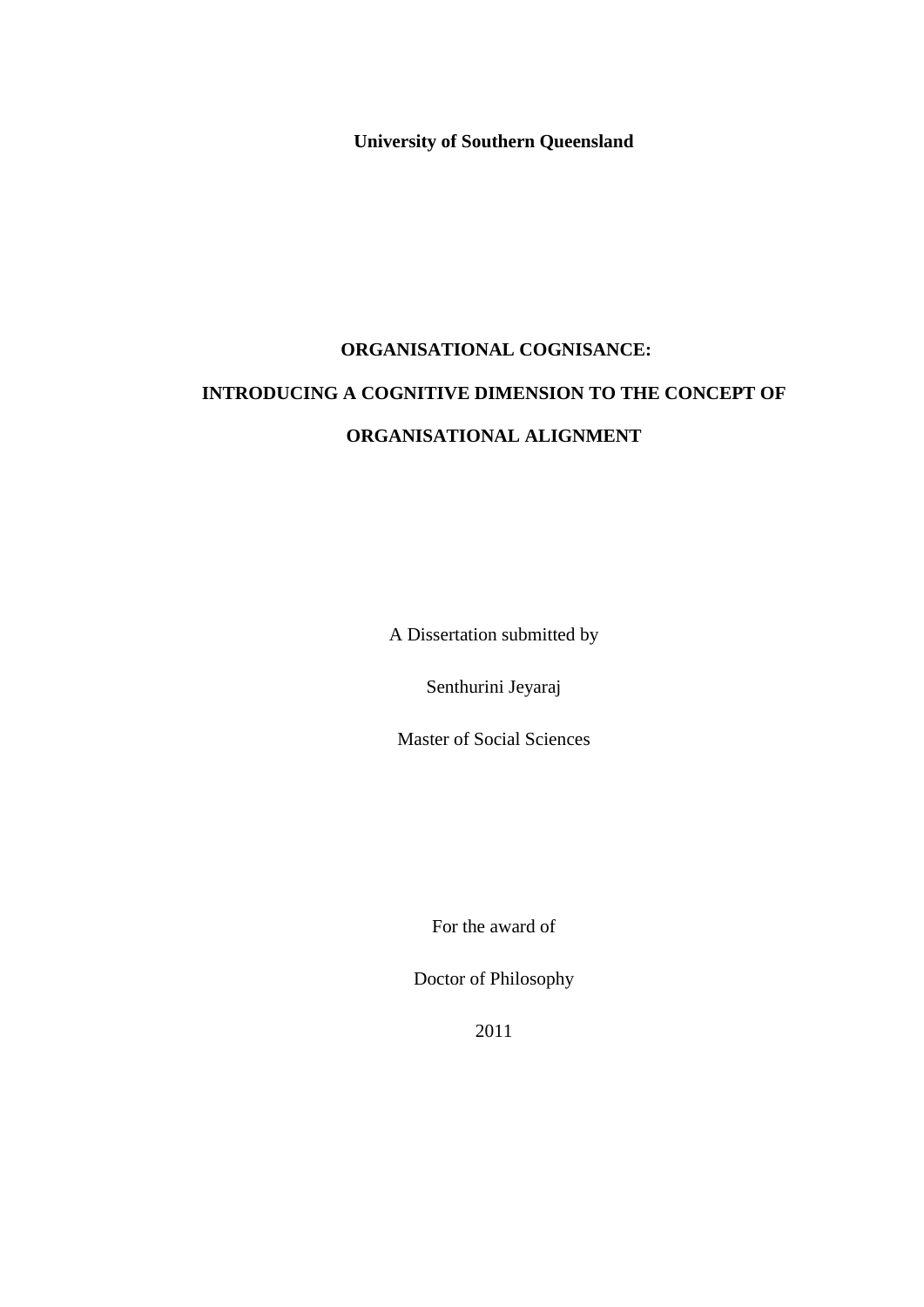### **Certification of Dissertation**

I hereby declare that this submission is my own work and that, to the best of my knowledge and belief, it contains no material previously published or written by another person nor material which to a substantial extent has been accepted for the award of any other degree or diploma of a university or other institute of higher learning, except where due acknowledgement is made in the text.

I also declare that the intellectual content of this thesis is the product of my own work, even though I may have received assistance from others on style, presentation and language expression.

\_\_\_\_\_\_\_\_\_\_\_\_\_\_\_\_\_\_\_\_\_\_\_\_\_\_\_\_\_\_ Date **\_\_\_\_\_\_\_\_\_\_\_\_** 

Signature of Candidate Senthurini Jeyaraj

#### **ENDORSEMENT**

**Principal Supervisor:** Professor Frank Crowther

| <b>Signature</b> |  |  |
|------------------|--|--|

Signature\_\_\_\_\_\_\_\_\_\_\_\_\_\_\_\_\_\_\_\_\_\_\_\_\_\_\_ Date \_\_\_\_\_\_\_\_\_\_\_\_\_

**Associate Supervisor:** Associate Prof. Dorothy Andrews

Signature \_\_\_\_\_\_\_\_\_\_\_\_\_\_\_\_\_\_\_\_\_\_\_\_\_\_\_ Date \_\_\_\_\_\_\_\_\_\_\_\_\_\_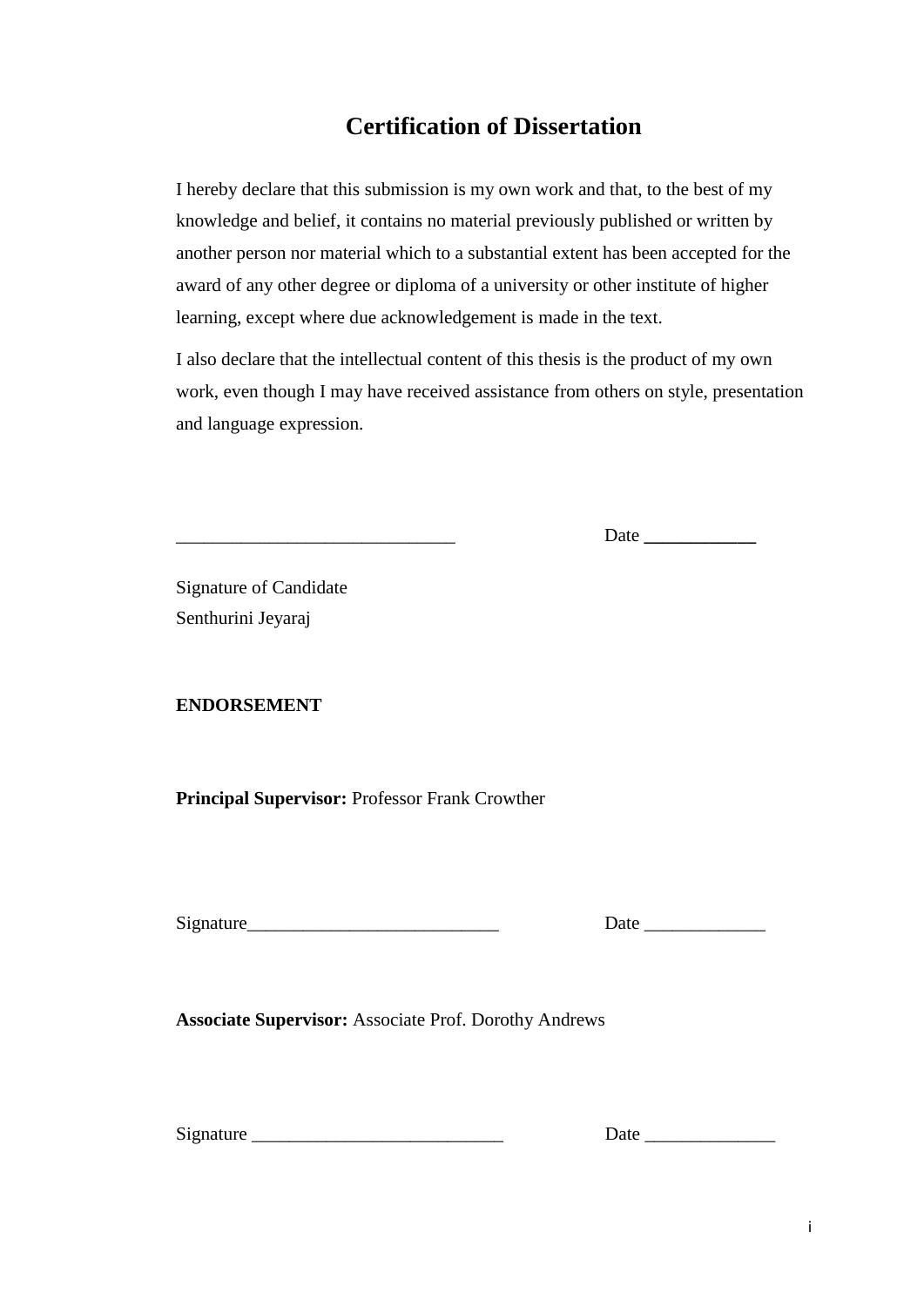#### **Acknowledgements**

<span id="page-2-0"></span>After considerable highs and lows experienced along the way, I have emerged intact, having newly discovered myself along the process. I appreciate and acknowledge this life-changing and meaningful experience and would like to take this opportunity to thank a number of individuals who helped me complete the journey.

First – my deepest gratitude and appreciation goes to Emeritus Professor Frank Crowther for being my mentor. It has been an honour. Frank, you have instilled in me the principles of good research practice. I deeply appreciate your patience with me during this process, and it is because of your tutelage that I have grown significantly.

To Associate Professor Dorothy Andrews – Dorothy, you have been a monumental figure during this process and I thank you also for being my mentor. I"m deeply touched by your commitment and consistent belief in me. You are an inspiration. Special thanks go to the two IDEAS schools in Singapore that participated in the research study. In particular, I thank the staff for their commitment and willingness to share their personal experiences with me, which has been imperative to the research.

To my husband Nilesh, I sincerely thank you for being my pillar of strength. The completion of my dissertation is a great achievement and is a reflection of your deepest love, support and belief in my abilities. I am indebted to you for helping me see this journey through.

To my parents – I am deeply touched by of your support. Through this experience, I have come to realise the special bond I share with you both.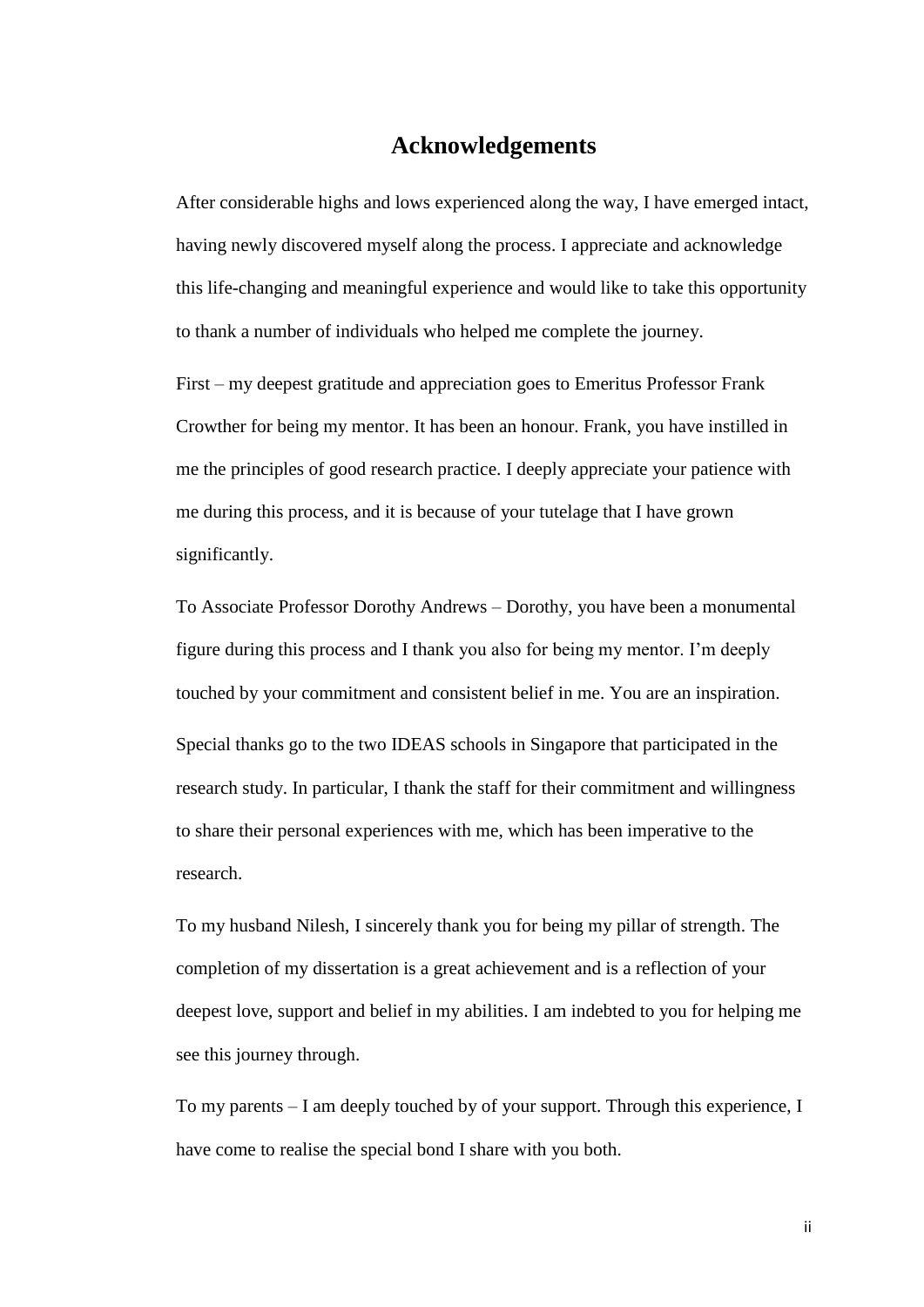#### **Abstract**

<span id="page-3-0"></span>Contemporary understandings of the concept of organisational alignment in the management and education literature are predominantly strategic and structural in nature. While researchers have postulated cognitive aspects of the concept of organisational alignment, no definitive conception of a cognitive dimension has been proffered. Furthermore, while strategic and structural aspects of organisational alignment are considered important in research-based proposals, an understanding and agreement is yet to be fully established in the education literature regarding the significance of cognitive processes, for whole school capacity building.

Based partly on the researcher"s interest in the nature of cognitive processes in organisations, and partly on a review of authoritative literature on the concepts of organisational alignment and capacity building, the aim of the doctoral study was twofold: first, to explore the core underlying processes of cognition that emerge within a school's professional learning community upon completing a whole school revitalisation process emphasising strategic and structural aspects of alignment; second, to explore the impact of emergent cognitive processes on capacity building for whole school improvement.

Data were collected through various methods such as in-depth individual interviews; focus groups; mindmapping; observations and focused conversations with teachers from two Singaporean schools that had undergone a three-year trial implementation of a whole school revitalisation program entitled Innovative Designs for Enhancing Achievement in Schools (IDEAS). This program emphasises strategic/structural alignment in its core processes and also recognises the importance of shared cognition. The research data were analysed using procedures underpinning the

iii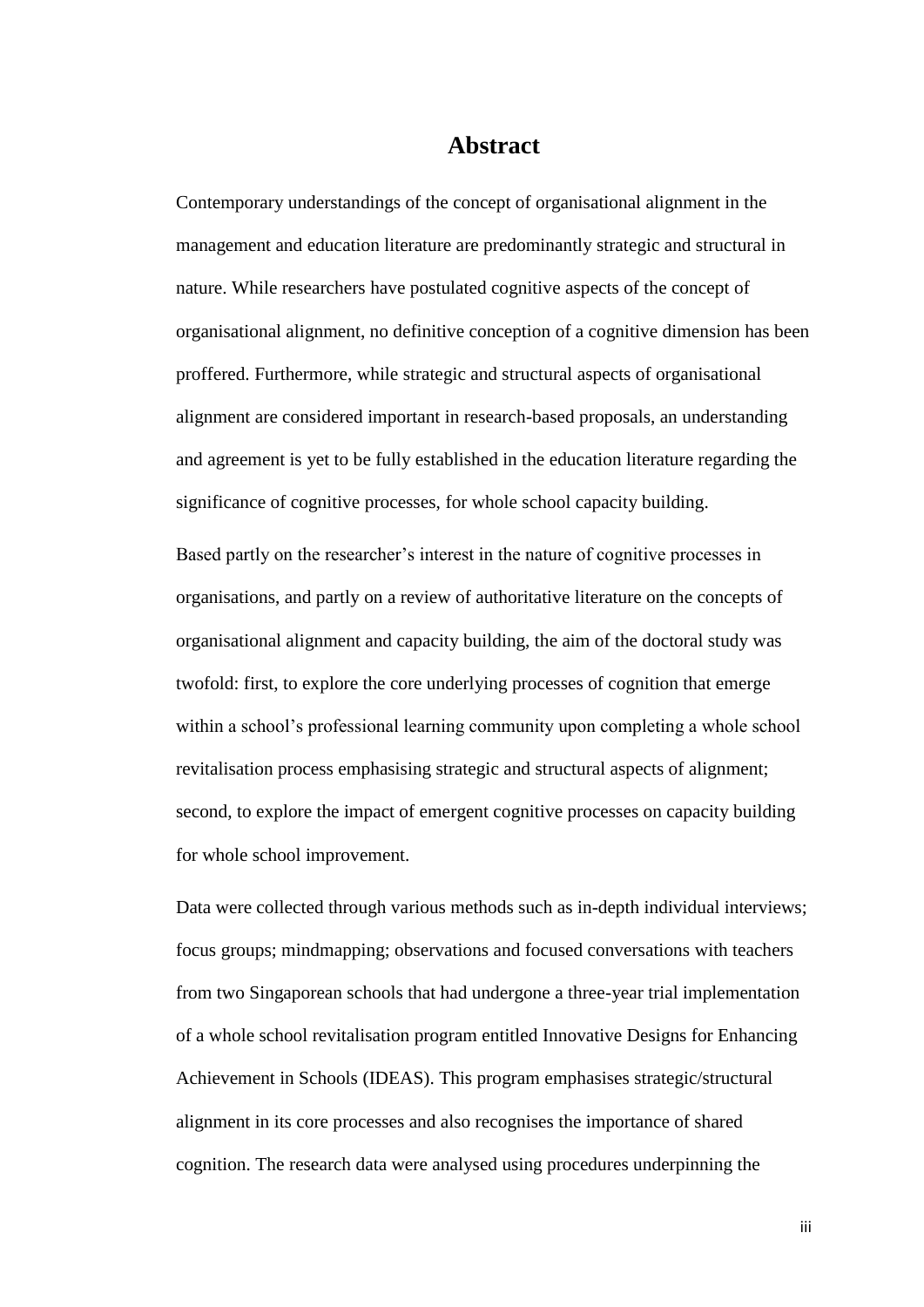constructivist approach to grounded theory methodology. The collection, analysis and interpretation of data occurred in four distinct stages that resulted in two conceptual frameworks emerging: (1) an explanatory framework of the emergence of organisational cognisance and (2) the conceptual model of the impact of organisational cognisance on enhanced school capacity.

The explanatory framework of the emergence of organisational cognisance comprises five elements: "schema"; "factors of influence"; "factors of support"; "cognitive change dynamics"; and the core concept of "the emergence of organisational cognisance". The framework details the developmental nature of the effect of whole school revitalisation on the emergence of organisational cognisance. The insights gained into the construct of organisational cognisance were explored through further data analysis to help enhance current understandings of school capacity building. To this end, a conceptual model that details the impact of organisational cognisance on enhanced school capacity was constructed out of the second data analysis. The model captures an understanding of organisational cognisance as a vital source in developing aspects of personal capacity, interpersonal capacity and professional capacity for enhancing schoolwide capacity.

The significance of the research resides in two postulations: first, of a cognitive dimension to the concept of organisational alignment; second, of its importance for school capacity building.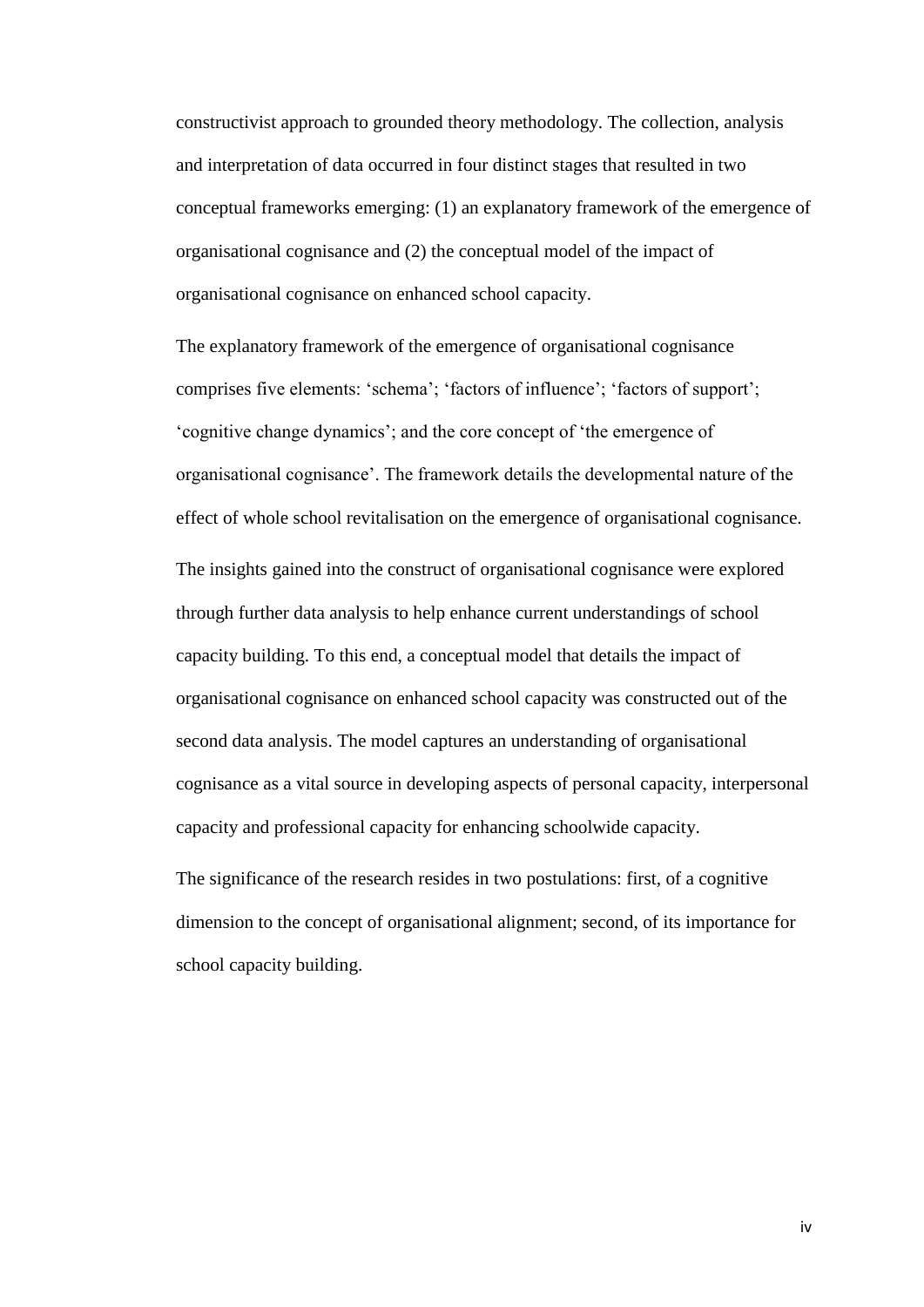|  |  | <b>Table of Contents</b> |
|--|--|--------------------------|
|--|--|--------------------------|

<span id="page-5-0"></span>

| 1.1   |                                                                               |  |
|-------|-------------------------------------------------------------------------------|--|
| 1.2   |                                                                               |  |
| 1.3   |                                                                               |  |
| 1.4   |                                                                               |  |
| 1.5   |                                                                               |  |
| 1.6   |                                                                               |  |
| 1.7   |                                                                               |  |
| 1.8   |                                                                               |  |
| 1.9   |                                                                               |  |
|       | <b>CHAPTER 2: A LITERATURE REVIEW TO INFORM THE CONSTRUCTION OF A</b>         |  |
| 2.1   |                                                                               |  |
| 2.2   | SECTION 1: EXPLORING THE CONCEPT OF ORGANISATIONAL ALIGNMENT IN THE           |  |
| 2.2.1 |                                                                               |  |
| 2.2.2 |                                                                               |  |
| 2.2.3 | Insights into a Cognitive Dimension to the Concept of Organisational          |  |
| 2.3   | SECTION 2: EXPLORING THE CONCEPT OF GROUP COGNITION IN THE LITERATURE         |  |
| 2.3.1 |                                                                               |  |
| 2.3.2 | Socio-cognitive and socio-cultural perspectives on processes of group         |  |
| 2.3.3 | Understanding the cognitive processes of members of a group $-$ a synthesis35 |  |
| 2.4   | SECTION 3: EXPLORING THE CONCEPT OF CAPACITY BUILDING FOR SCHOOL              |  |
| 2.4.1 |                                                                               |  |
| 2.4.2 | Structural and cultural aspects of alignment for school improvement38         |  |
| 2.4.3 |                                                                               |  |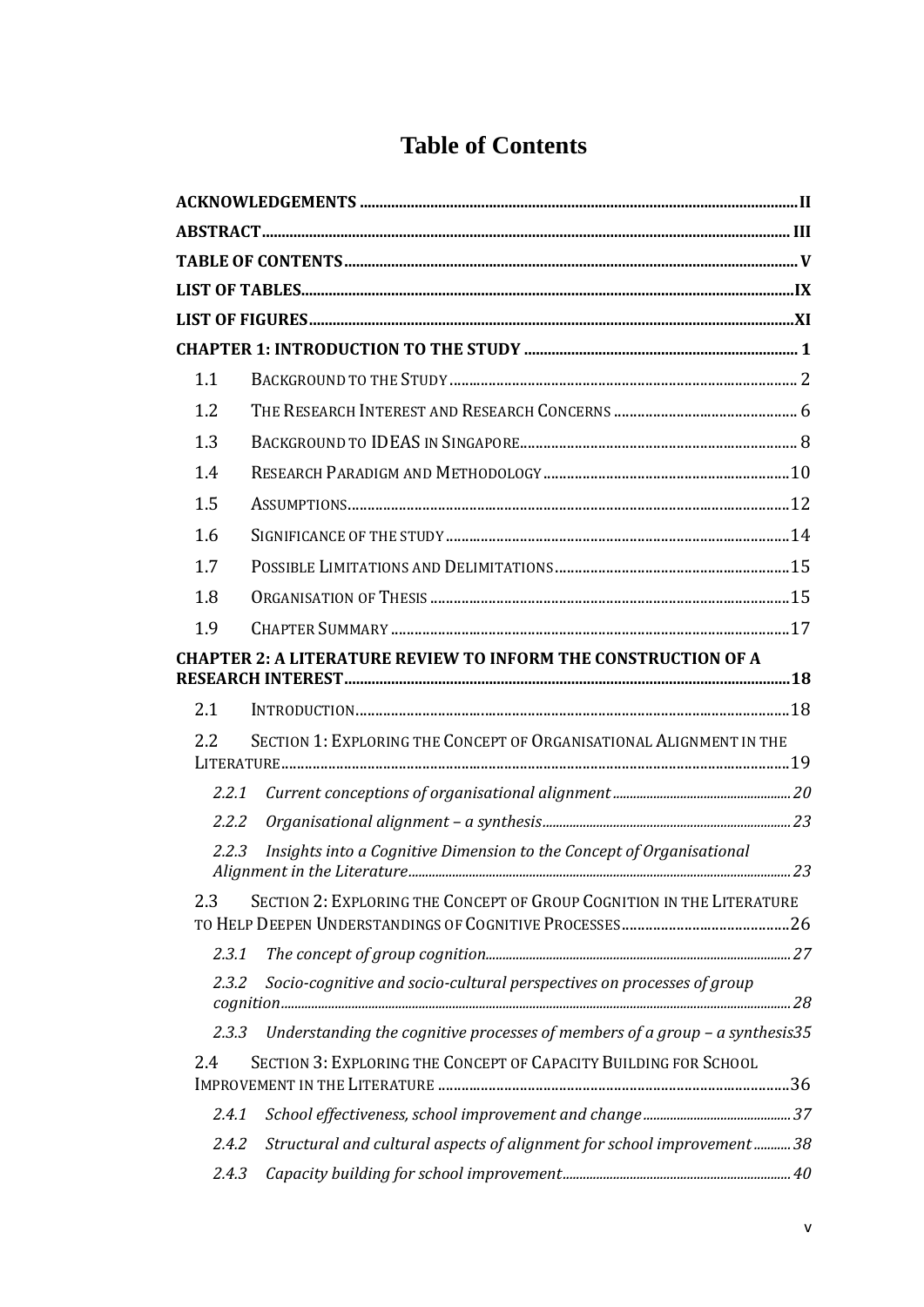| 2.4.4 | Global approaches of capacity building for school improvement 47          |  |
|-------|---------------------------------------------------------------------------|--|
| 2.4.5 |                                                                           |  |
| 2.5   |                                                                           |  |
|       |                                                                           |  |
| 3.1   |                                                                           |  |
| 3.2   |                                                                           |  |
| 3.2.1 |                                                                           |  |
| 3.3   |                                                                           |  |
| 3.3.1 |                                                                           |  |
| 3.3.2 | The constructivist and objectivist approaches to grounded theory 64       |  |
| 3.3.3 |                                                                           |  |
| 3.4   |                                                                           |  |
| 3.5   |                                                                           |  |
| 3.5.1 | Role as a Research Associate during the trial of the IDEAS program        |  |
| 3.5.2 | Role of the researcher upon embarking on the doctoral study (2007)  75    |  |
| 3.6   |                                                                           |  |
| 3.6.1 |                                                                           |  |
| 3.6.2 |                                                                           |  |
| 3.7   |                                                                           |  |
| 3.8   |                                                                           |  |
| 3.8.1 |                                                                           |  |
| 3.8.2 |                                                                           |  |
| 3.8.3 | Rationale for the data collection methods used in each research phase 86  |  |
| 3.9   |                                                                           |  |
|       | CHAPTER 4: DATA COLLECTION, ANALYSIS AND REPRESENTATION OF FINDINGS       |  |
| 4.1   |                                                                           |  |
| 4.2   |                                                                           |  |
| 4.2.1 |                                                                           |  |
| 4.2.2 | Data analysis process and findings that emerged in research phase one 96  |  |
| 4.2.3 | Interpretation of findings that emerged in research phase one 126         |  |
| 4.2.4 |                                                                           |  |
| 4.3   |                                                                           |  |
| 4.3.1 | Exploring relationships one and two in research phase two 131             |  |
| 4.3.2 |                                                                           |  |
| 4.3.3 | Data analysis process and findings that emerged in research phase two 134 |  |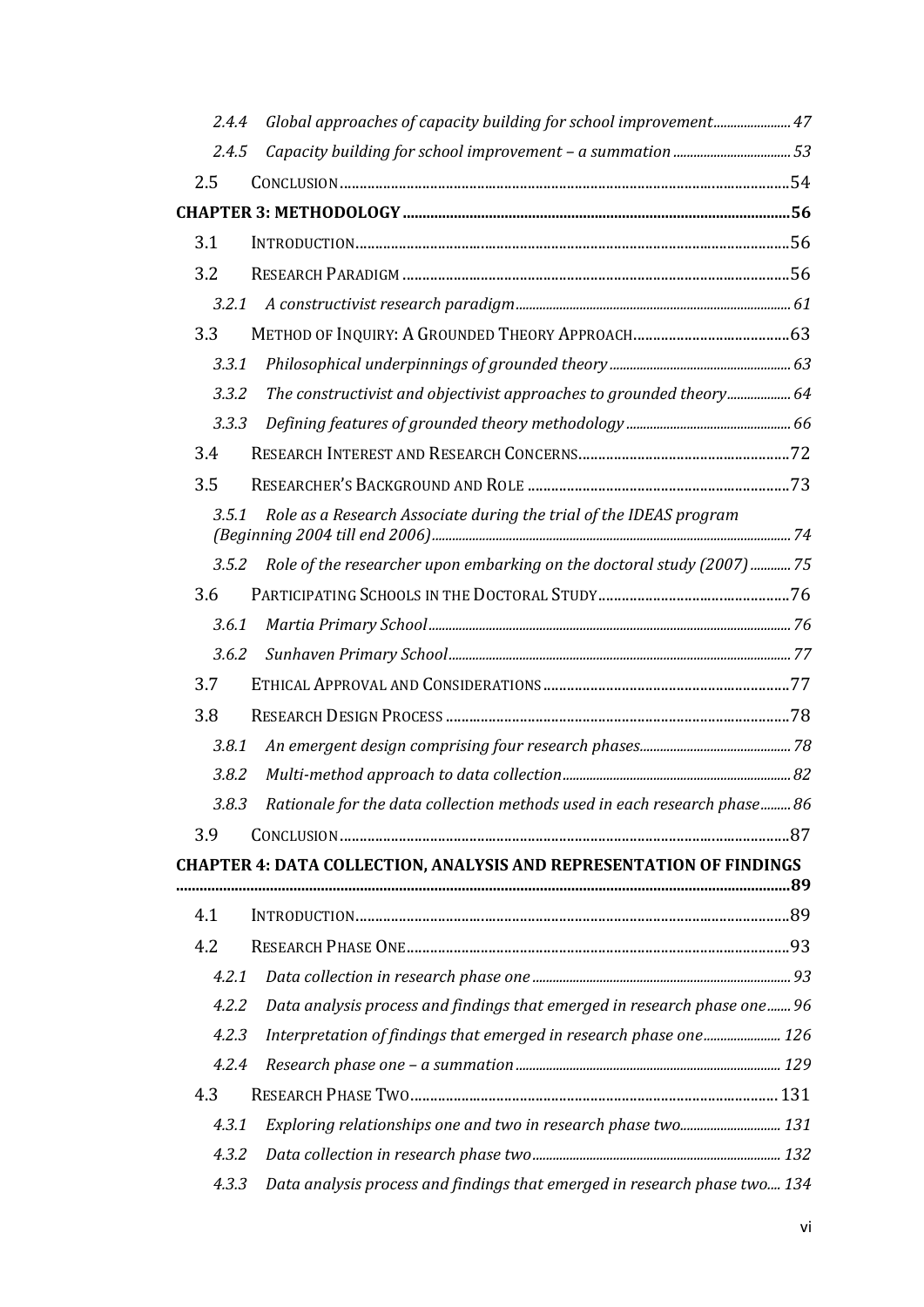| 4.3.4 | Interpretation of findings that emerged in research phase two 144           |  |
|-------|-----------------------------------------------------------------------------|--|
| 4.3.5 |                                                                             |  |
| 4.4   |                                                                             |  |
| 4.4.1 |                                                                             |  |
| 4.4.2 |                                                                             |  |
| 4.4.3 | Data analysis process and findings that emerged in research phase three 162 |  |
| 4.4.4 | Interpretation of the findings that emerged in research phase three 175     |  |
| 4.4.5 |                                                                             |  |
| 4.5   |                                                                             |  |
| 4.5.1 |                                                                             |  |
| 4.5.2 |                                                                             |  |
| 4.5.3 | Data analysis and findings that emerged in research phase four 190          |  |
| 4.5.4 | Interpretation of the findings that emerged in research phase four 201      |  |
| 4.5.5 |                                                                             |  |
| 4.6   | FINDINGS THAT EMERGE WHICH HELP ADDRESS RESEARCH CONCERNS ONE AND           |  |
| 4.6.1 | The explanatory framework of the emergence of organisational cognisance:    |  |
| 4.6.2 | The impact of organisational cognisance on enhanced school capacity:        |  |
| 4.7   |                                                                             |  |
|       | <b>CHAPTER 5: AN EXPLANATORY FRAMEWORK OF THE EMERGENCE OF</b>              |  |
|       |                                                                             |  |
| 5.1   |                                                                             |  |
| 5.2   |                                                                             |  |
| 5.2.1 |                                                                             |  |
| 5.2.2 |                                                                             |  |
| 5.2.3 |                                                                             |  |
| 5.2.4 |                                                                             |  |
| 5.2.5 |                                                                             |  |
| 5.3   |                                                                             |  |
|       | <b>CHAPTER 6: IMPACT OF ORGANISATIONAL COGNISANCE ON CAPACITY BUILDING</b>  |  |
| 6.1   |                                                                             |  |
| 6.2   |                                                                             |  |
| 6.2.1 |                                                                             |  |
| 6.2.2 | The meaning of the red arrows depicted in the conceptual model 253          |  |
| 6.2.3 |                                                                             |  |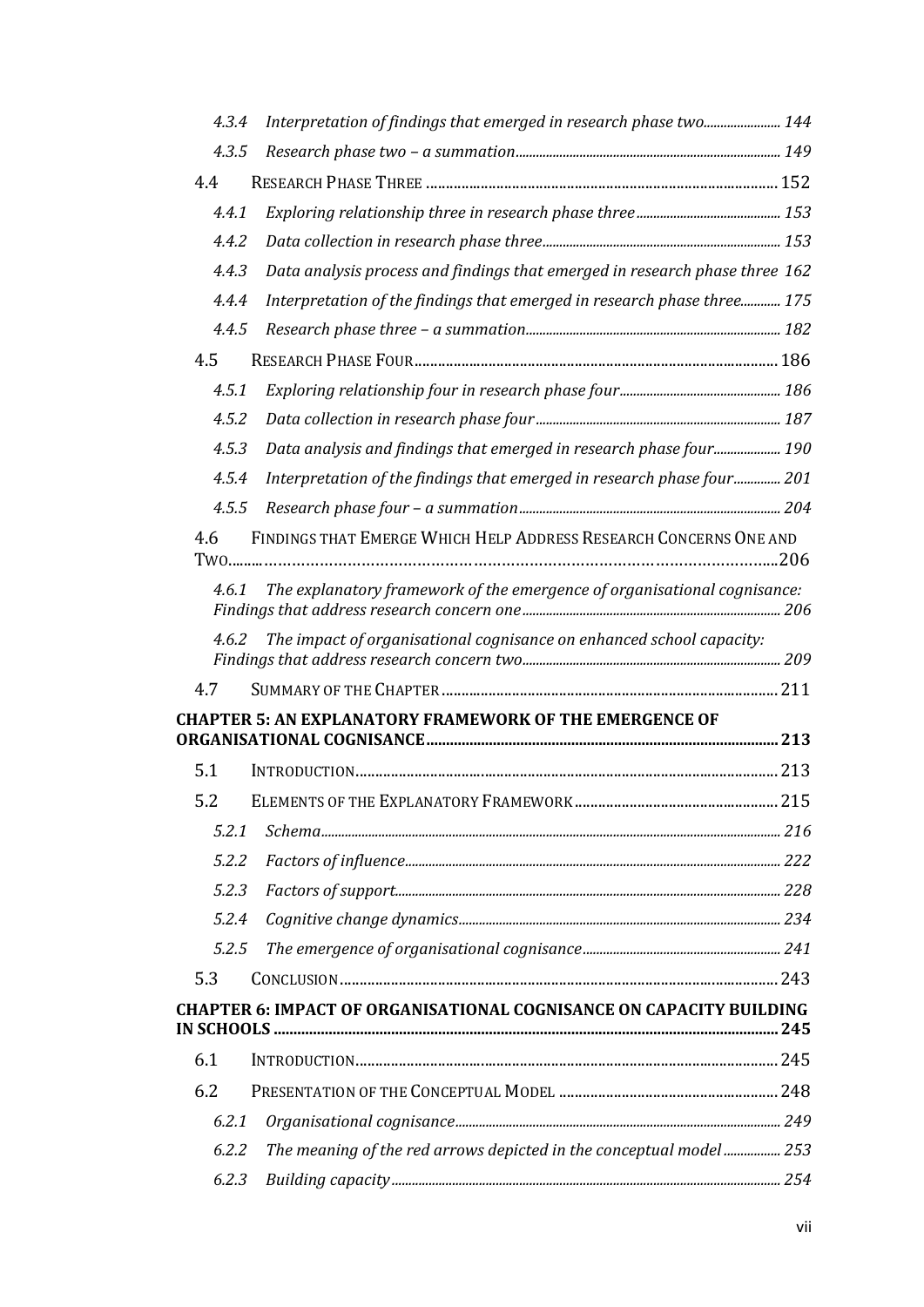| 6.2.4                                                                           |  |
|---------------------------------------------------------------------------------|--|
| 6.2.5                                                                           |  |
| 6.3                                                                             |  |
| 6.4                                                                             |  |
|                                                                                 |  |
| 7.1                                                                             |  |
| 7.2                                                                             |  |
| 7.2.1                                                                           |  |
| 7.2.2                                                                           |  |
| 7.2.3                                                                           |  |
| Implications for research and educational practice - a summation 287<br>7.2.4   |  |
| 7.3<br>RESEARCHER'S EVALUATION OF THE GROUNDED THEORY RESEARCH STUDY 288        |  |
| 7.3.1                                                                           |  |
| 7.3.2                                                                           |  |
| Researcher's evaluation of the grounded theory study - a summation 291<br>7.3.3 |  |
| 7.4                                                                             |  |
| 7.4.1                                                                           |  |
| 7.4.2                                                                           |  |
| 7.5                                                                             |  |
|                                                                                 |  |
|                                                                                 |  |
|                                                                                 |  |
|                                                                                 |  |
| APPENDIX C: APPLICATION TO MINISTRY OF EDUCATION, SINGAPORE 321                 |  |
| APPENDIX D: APPROVAL FROM MINISTRY OF EDUCATION, SINGAPORE 323                  |  |
|                                                                                 |  |
|                                                                                 |  |
|                                                                                 |  |
| APPENDIX H: FOCUSED CONVERSATION WORKSHOP ON GROWTH AS A TEACHER                |  |
|                                                                                 |  |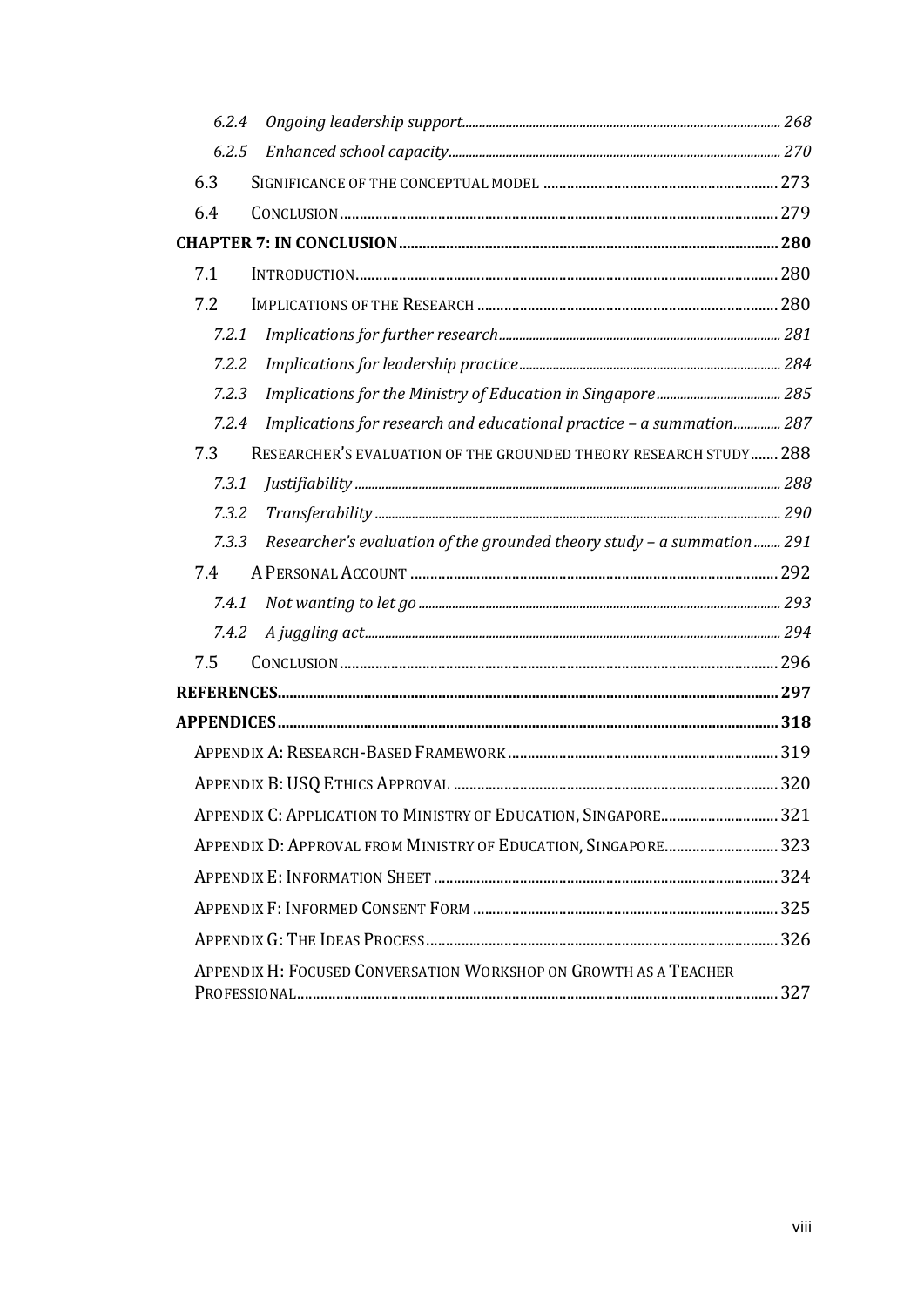### **List of Tables**

<span id="page-9-0"></span>

| Table 3.1 Differences Between Three Research Paradigms Based on Answers to<br>Questions on Ontology, Epistemology and Methodology58                                                                            |
|----------------------------------------------------------------------------------------------------------------------------------------------------------------------------------------------------------------|
| Table 4.1. An Overview of Data Collection in Each Research Phase 91                                                                                                                                            |
| Table 4.2 An Overview of Data Analysis, Key Findings that Emerged and the                                                                                                                                      |
|                                                                                                                                                                                                                |
| Table 4.4 Data Analysis in Research Phase One: Line-by-Line Analyses Conducted<br>on Relevant Text Passages that Illuminate Substantive Codes 99                                                               |
| Table 4.5 Data Analysis: Theoretical Dimensions that Emerge Based on Identifying<br>Underlying Patterns to Categorised Substantive Codes 103                                                                   |
| Table 4.6 Data Analysis: The Categorisation of Theoretical Dimensions Based on                                                                                                                                 |
| Table 4.7 Based on Explanatory Power Four Theoretical Concepts Emerge from                                                                                                                                     |
| Table 4.8 Summary of Procedures Undertaken and the Findings that Emerge in                                                                                                                                     |
| Table 4.9 ISMT Members Who Participated in Research Phase Two 133                                                                                                                                              |
| Table 4.10 Constructing Substantive Codes: Examples of Line-By-Line Analysis on<br>Text Passages Identified Relevant for Elucidating Relationship One 136                                                      |
| Table 4.11 Constructing Substantive Codes: Examples of Line-By-Line Analyses on<br>Text Passages Identified Relevant for Elucidating Relationship Two 141                                                      |
| Table 4.12 A Synthesis of Findings from Research Phase One and Two that Shed                                                                                                                                   |
| Table 4.13 A Summary of Procedures Undertaken and the Findings that Emerge in                                                                                                                                  |
| Table 4.14 Details of Teachers Who Participated in Research Phase Three  155                                                                                                                                   |
| Table 4.15 Illuminating Substantive Codes: Examples of Line-by-Line Analyses<br>Conducted on Relevant Text Passages to Elucidate the Collective<br>Thought Processes of Members of the Teaching Community  170 |
| Table 4.16 Defining Characteristics of the Theoretical Dimension of 'Personal                                                                                                                                  |